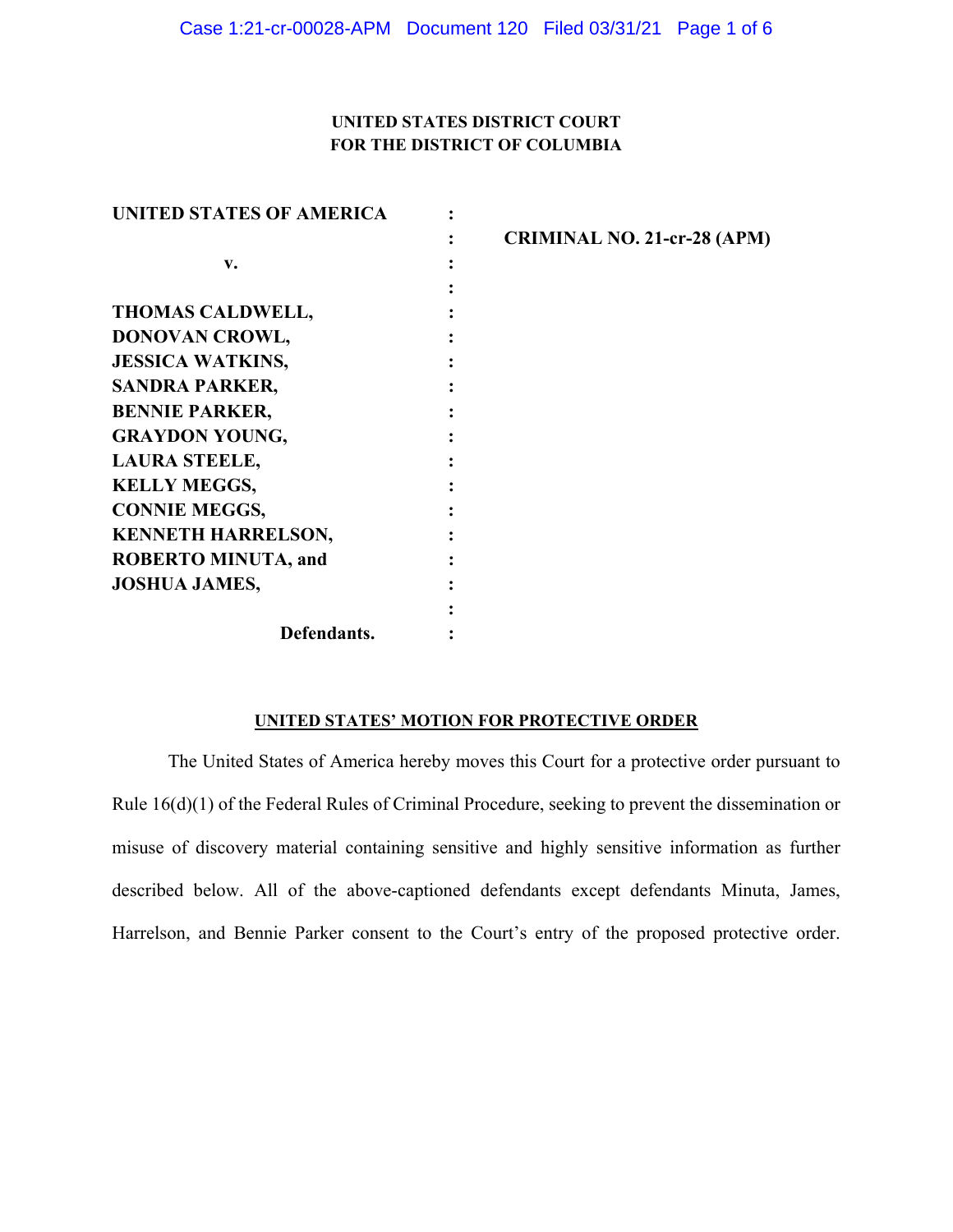#### Case 1:21-cr-00028-APM Document 120 Filed 03/31/21 Page 2 of 6

Counsel for Defendants Minuta, James, Harrelson and Bennie Parker have not yet had an opportunity to discuss the government's proposed protective order with their clients.1

1. Consistent with Federal Rule of Criminal Procedure Rule 16, the government intends to provide or make available to the defendants those documents and objects in its possession that are material to the preparation of the defense, that the government intends to use in its case-in-chief at trial, or that were obtained from or belong to Defendant. Given the number of defendants charged and the ongoing nature of the investigation, such discovery materials may include highly sensitive private and confidential information of individuals other than the defendants, as well as materials which, if more widely disseminated, could jeopardize the government's on-going investigations and the security of witnesses, e.g.:

- a. Personal identity information as identified in Rule 49.1 of the Federal Rules of Criminal Procedure, as well as telephone numbers, email addresses, driver's license numbers, and similar unique identifying information;
- b. Information regarding the government's confidential sources;
- c. Information that may jeopardize witness security;
- d. Contact information for, photographs of, and private conversations with individuals that do not appear to be related to the criminal conduct in this case;
- e. Medical or mental health records;
- f. Sources and methods law-enforcement officials have used, and will continue to use, to investigate other criminal conduct related to the publicly filed charges;
- g. Surveillance camera footage from the U.S. Capitol Police's extensive system of cameras on U.S. Capitol grounds; $^{2}$

<sup>&</sup>lt;sup>1</sup> Defendants Minuta and James were just added to the indictment in this case earlier today, and Defendant Harrelson is still detained outside of this jurisdiction, so his counsel have limited access to discuss such matters with him. Undersigned government counsel have been in touch with counsel for all three defendants, but they understandably have not yet had an opportunity to review the terms of the proposed protective order with their clients.

<sup>&</sup>lt;sup>2</sup> To be clear, this does not include footage from body worn cameras from other police departments that responded on January 6, 2021, the vast amount of which the United States will *not* designate as Sensitive or Highly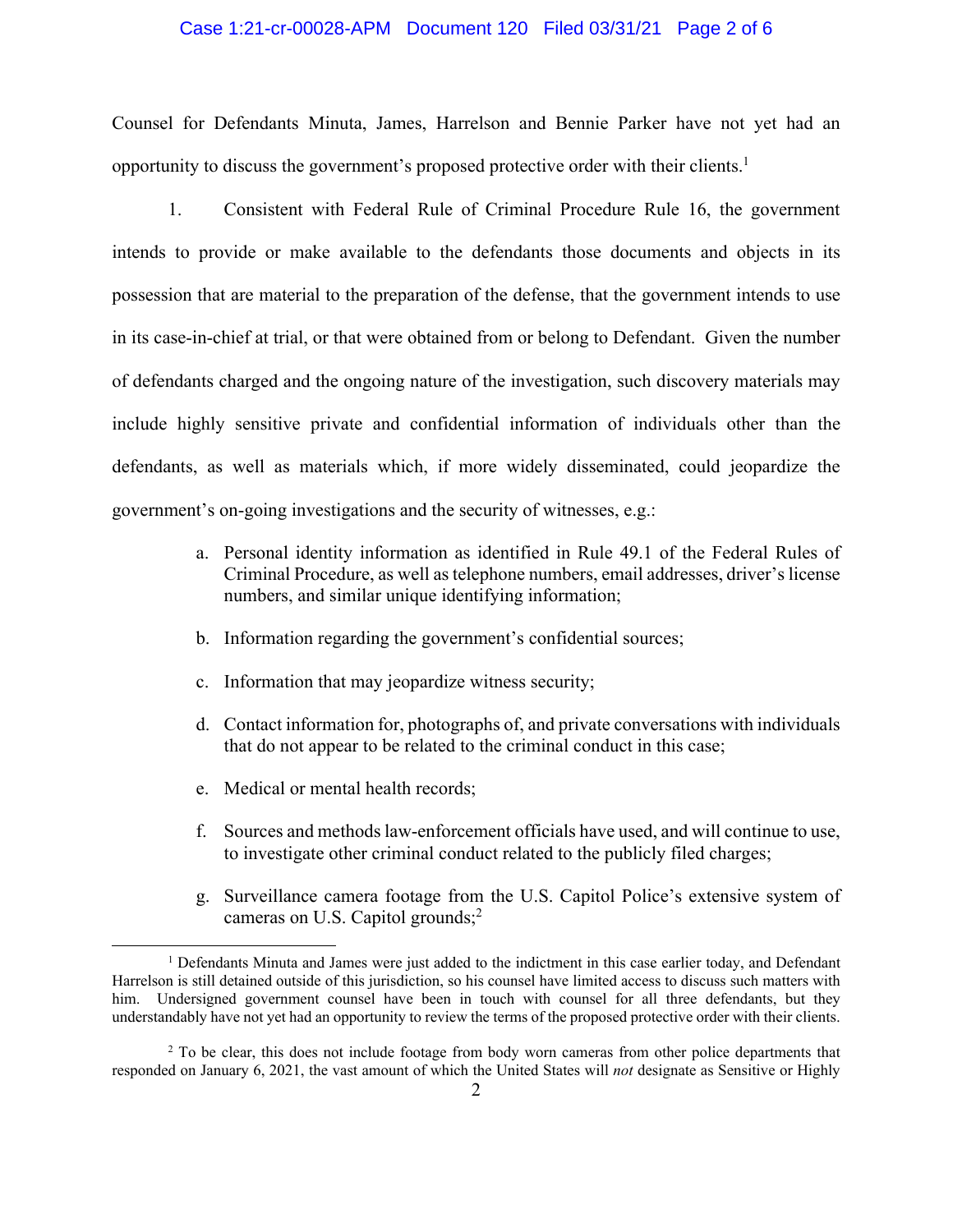- h. Repair estimates from the Architect of the Capitol;
- i. Materials designated as "security information" pursuant 2 U.S.C. §1979; and
- j. Tax returns or tax information.

2. The next discovery production, which the government is preparing now, contains three categories of information for which the government would seek to invoke the provisions of the attached proposed protective order: U.S. Capitol surveillance footage; financial records, which contain personal identifying information as well as private financial information; sealed search warrants and court orders pursuant to 18 U.S.C. § 2703(d) and the applications and affidavits in support thereof; and electronic device, e-mail, cloud storage, and social media search warrant returns, which contain personal identifying information as well as information that implicates the device users'/account holders' privacy concerns, such as financial records, work product, personal messages, and personal photographs and videos (the government has proposed, and the defendants have consented to, turning over the entirety of each defendant's device/account search warrant returns to *all* defendants, to expedite getting this discovery in the hands of all counsel as quickly as possible). $3$ 

3. Under the Federal Rules of Criminal Procedure, a court "may, for good cause, deny, restrict, or defer discovery or inspection, or grant other appropriate relief" relating to discovery by entering a protective order. Fed. R. Crim. P. 16(d)(1). "The burden of showing 'good cause' is on the party seeking the order[.]" *United States v. Cordova*, 806 F.3d 1085, 1090 (D.C. Cir. 2015)

Sensitive. (Body worn camera footage will be marked Sensitive or Highly Sensitive only if it contains material described in paragraph one above or for a similar reason not anticipated by this motion.)

<sup>&</sup>lt;sup>3</sup> The government will still be reviewing these returns and seizing only the data that falls within the scope of the evidence each warrant authorizes the government to seize.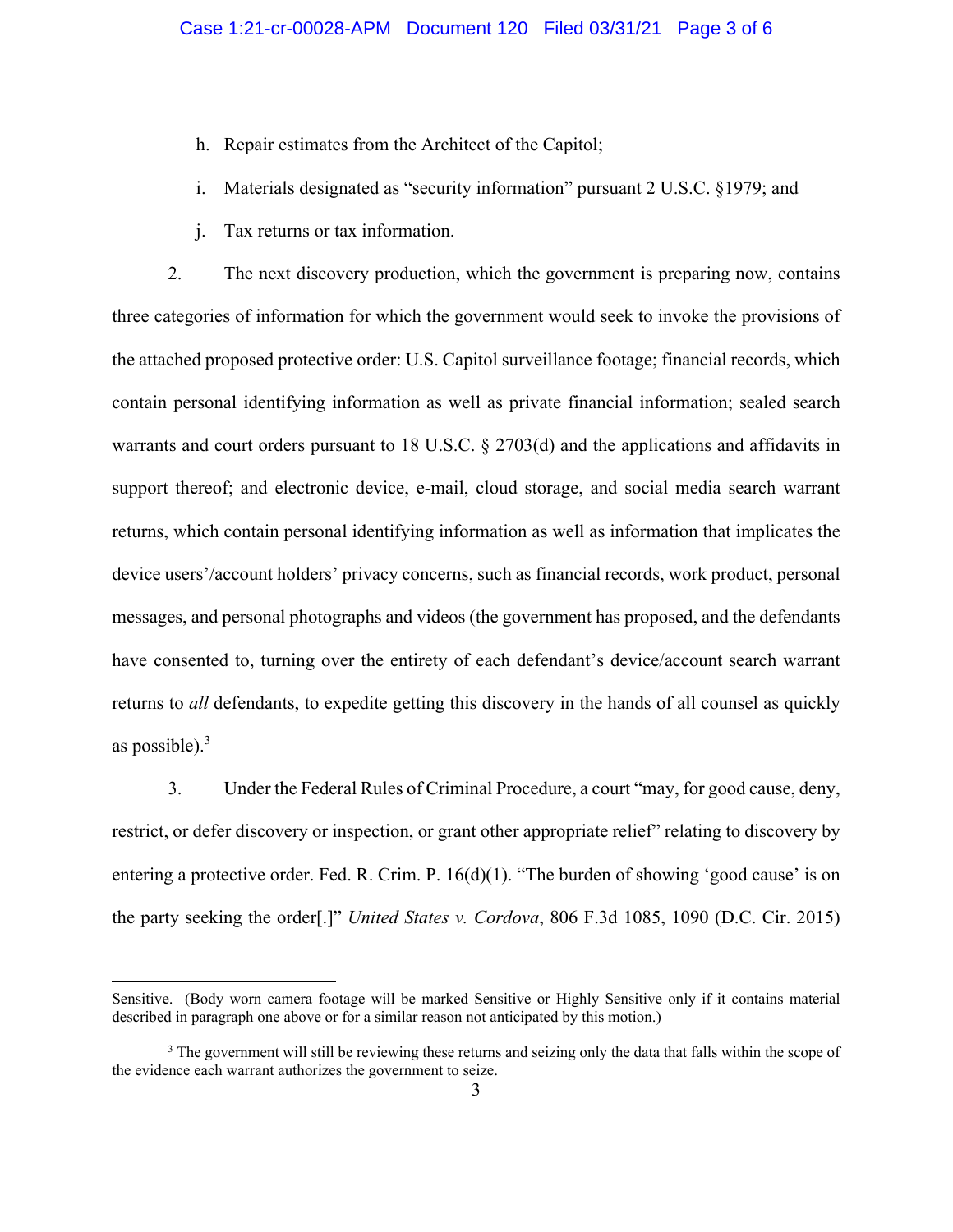#### Case 1:21-cr-00028-APM Document 120 Filed 03/31/21 Page 4 of 6

(citations and alterations omitted). Once a showing of good cause has been made, the court has relatively unconstrained discretion to fashion an appropriate protective order. *See United States v. O'Keefe*, No. 06-CR-0249, 2007 WL 1239204, at \*2 (D.D.C. Apr. 27, 2007) (describing the court's discretion as "vast"); *Cordova*, 806 F.3d at 1090 ("[A] 'trial court can and should, where appropriate, place a defendant and his counsel under enforceable orders against unwarranted disclosure of the materials which they may be entitled to inspect.'" (quoting *Alderman v. United States*, 394 U.S. 165, 185, 89 S.Ct. 961, 22 L.Ed.2d 176 (1969)).

4. "Protective orders vary in range and type 'from true blanket orders (everything is tentatively protected until otherwise ordered) to very narrow ones limiting access only to specific information after a specific finding of need.'" *United States v. Bulger*, 283 F.R.D. 46, 52 (D. Mass. 2012). "Courts use protective orders . . . to expedite the flow of discovery in cases involving a large amount of sensitive information." *United States v. Johnson*, 314 F. Supp. 3d 248, 252 (D.D.C. 2018)(internal quotations and citations omitted).

5. Courts also use protective orders when necessary to protect the integrity of ongoing investigations. "[W]here public disclosure of certain materials might officially reveal the sources and methods law-enforcement officials have used, and will continue to use, to investigate other criminal conduct related to the publicly filed charges, courts have found it appropriate to enter a protective order." *United States v. Smith*, 985 F. Supp. 2d 506, 531 (S.D.N.Y. 2013), citing *United States v. Bin Laden*, No. 98–CR–1023, 2001 WL 66393, at \*2 (S.D.N.Y. Jan. 25, 2001)(noting that the court adopted a protective order because dissemination of discovery materials would "jeopardize the ongoing Government investigation into the activities of alleged associates of the Defendants").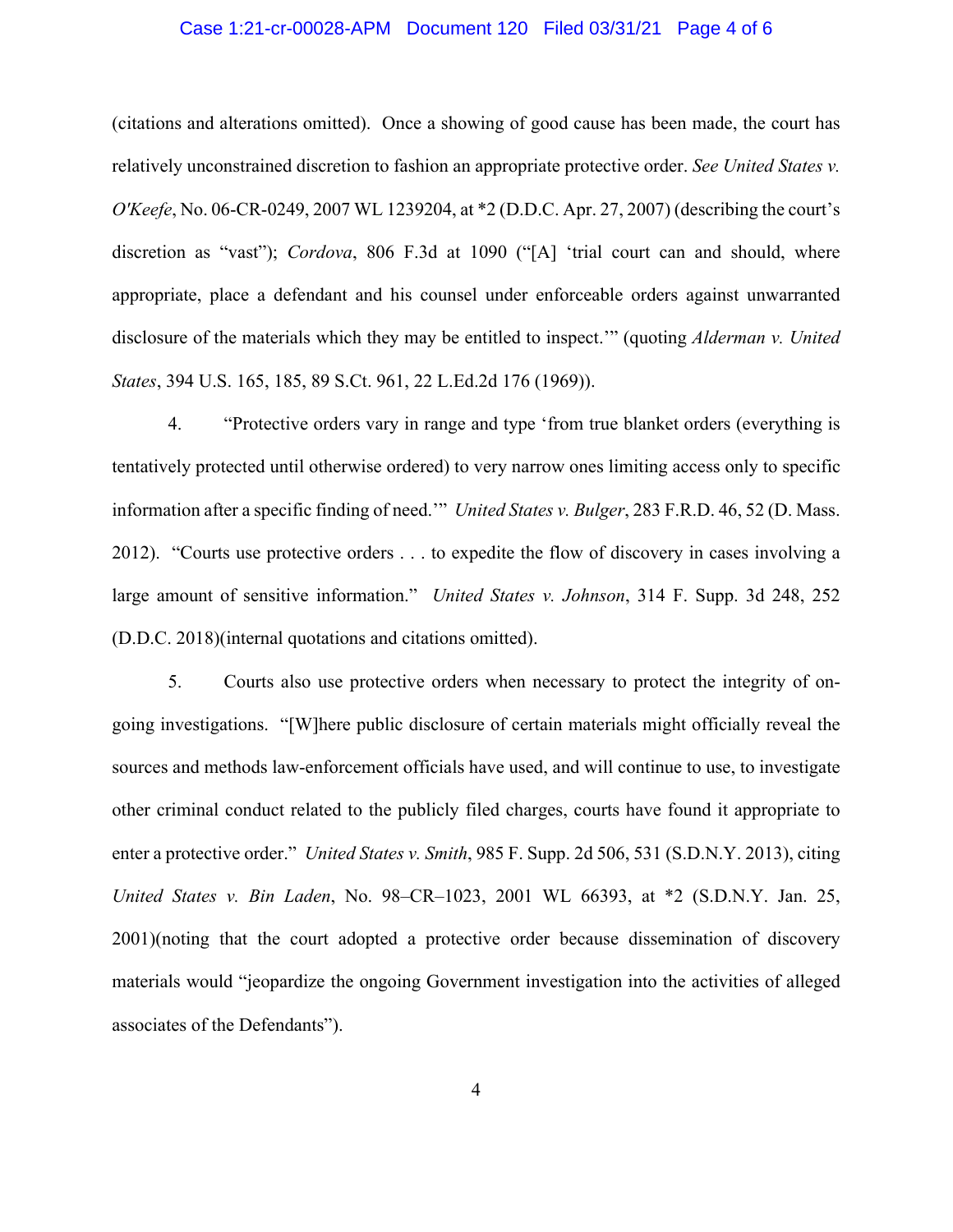#### Case 1:21-cr-00028-APM Document 120 Filed 03/31/21 Page 5 of 6

6. In determining whether to issue a protective order, courts also take into account "the safety of witnesses and others, a particular danger of perjury or witness intimidation, and the protection of information vital to national security.'" *Cordova*, 806 F.3d at 1090 (citations and alterations omitted). "Considering the type of crime charged helps assess the possible threats to the safety and privacy of the victim. Defendants accused of securities fraud or shoplifting, for instance, may not pose as great a danger to victims as those charged with crimes of violence." *United States v. Dixon*, 355 F. Supp. 3d 1, 4 (D.D.C. 2019). "A long record of convictions for violent crimes may suggest a substantial danger to the safety of others. Similarly, a history of failures to follow court orders may justify a more restrictive protective order." *Id.* 

7. The entry of this order will permit the government to produce expeditiously the disclosure material without further litigation or the need for redaction. It will also afford the defense prompt access to those materials, in unredacted form, which will facilitate the preparation of the defense.

8. Defense counsel for Defendants Caldwell, Watkins, Crowl, Sandra Parker, Graydon Young, Laura Steele, Kelly Meggs, and Connie Meggs, have authorized the government to state that these defendants have no objection to this motion.

WHEREFORE, to expedite the government's disclosure of discovery materials, and to adequately protect the privacy interests of the persons identified therein and the integrity of the government's on-going investigations and the security of witnesses, the government requests that pursuant to the Court's authority under Fed. R. Crim. P.  $16(d)(1)$ , the Court enter the attached proposed order.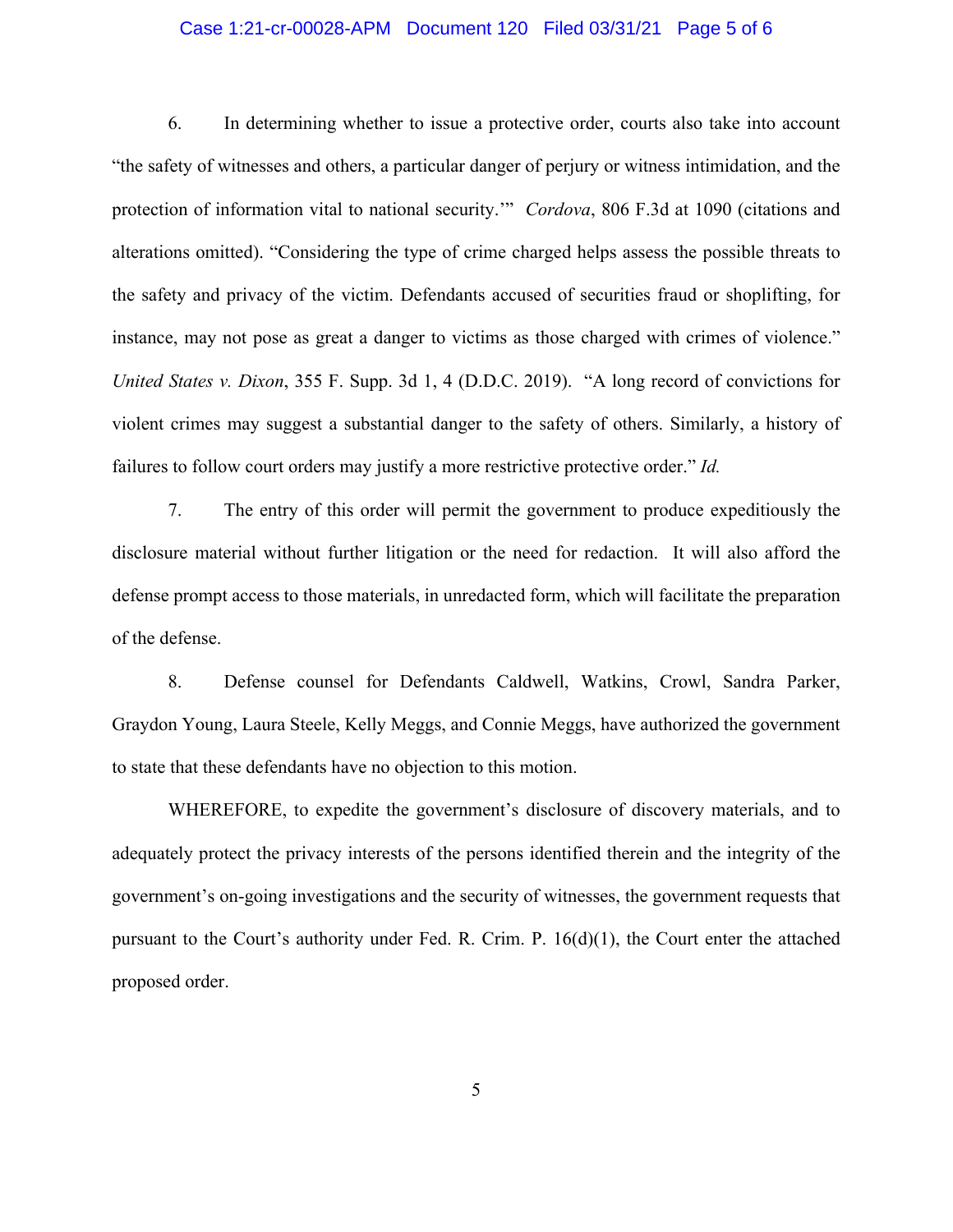Respectfully submitted,

CHANNING D. PHILLIPS Acting United States Attorney

By:

 Kathryn L. Rakoczy Assistant United States Attorney DC Bar No. 994-559 Ahmed M. Baset Troy A. Edwards, Jr. Louis Manzo Jeffrey S. Nestler Assistant United States Attorneys U.S. Attorney's Office for the District of Columbia 555 4th Street, N.W. Washington, D.C. 20530 Rakoczy Phone: (202) 252-6928 E-Mail Address: Kathryn.Rakoczy@usdoj.gov

*/s/ Alexandra Hughes* 

 Alexandra Hughes Justin Sher Trial Attorneys National Security Division United States Department of Justice 950 Pennsylvania Avenue NW Washington, D.C. 20004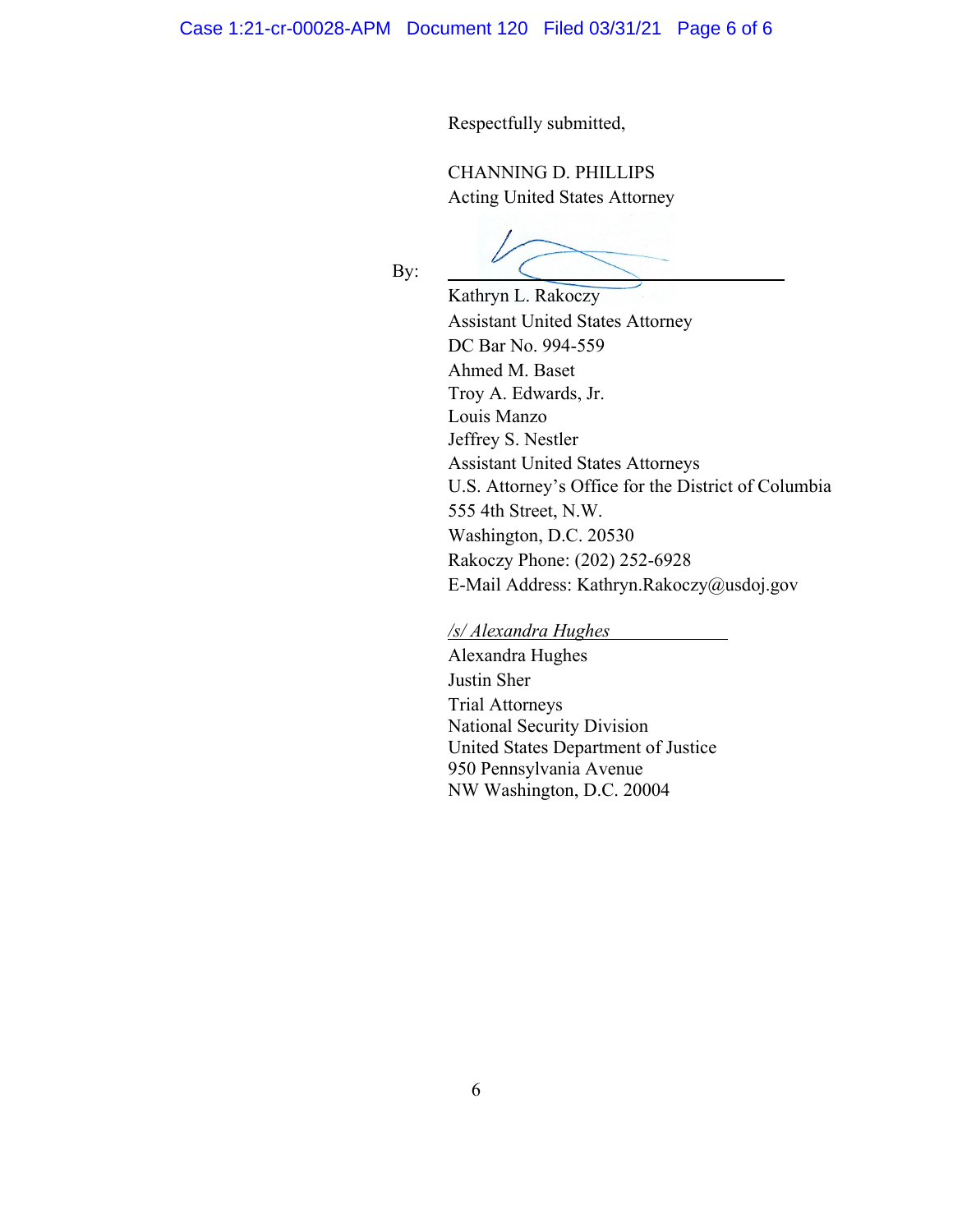## **UNITED STATES DISTRICT COURT FOR THE DISTRICT OF COLUMBIA**

| <b>UNITED STATES OF AMERICA</b> |                                    |
|---------------------------------|------------------------------------|
|                                 | <b>CRIMINAL NO. 21-cr-28 (APM)</b> |
| v.                              |                                    |
|                                 |                                    |
| <b>THOMAS CALDWELL,</b>         |                                    |
| DONOVAN CROWL,                  |                                    |
| <b>JESSICA WATKINS,</b>         |                                    |
| <b>SANDRA PARKER,</b>           |                                    |
| <b>BENNIE PARKER,</b>           |                                    |
| <b>GRAYDON YOUNG,</b>           |                                    |
| <b>LAURA STEELE,</b>            |                                    |
| <b>KELLY MEGGS,</b>             |                                    |
| <b>CONNIE MEGGS,</b>            |                                    |
| <b>KENNETH HARRELSON,</b>       |                                    |
| <b>ROBERTO MINUTA, and</b>      |                                    |
| <b>JOSHUA JAMES,</b>            |                                    |
|                                 |                                    |
| Defendants.                     |                                    |

### **PROTECTIVE ORDER GOVERNING DISCOVERY**

To expedite the flow of discovery material between the parties and adequately protect the United States' legitimate interests, it is, pursuant to the Court's authority under Fed. R. Crim. P. 16(d)(1) and with the consent of the parties, ORDERED:

1. **Materials Subject to this Order.** This Order governs materials provided by the United States at any stage of discovery during this case and which the United States has identified as either "Sensitive" or "Highly Sensitive." Examples of materials that the United States may designate as "Sensitive" or "Highly Sensitive" pursuant to this Order include but are not limited to:

- a. Personal identity information as identified in Rule 49.1 of the Federal Rules of Criminal Procedure, as well as telephone numbers, email addresses, driver's license numbers, and similar unique identifying information;
- b. Information regarding the government's confidential sources;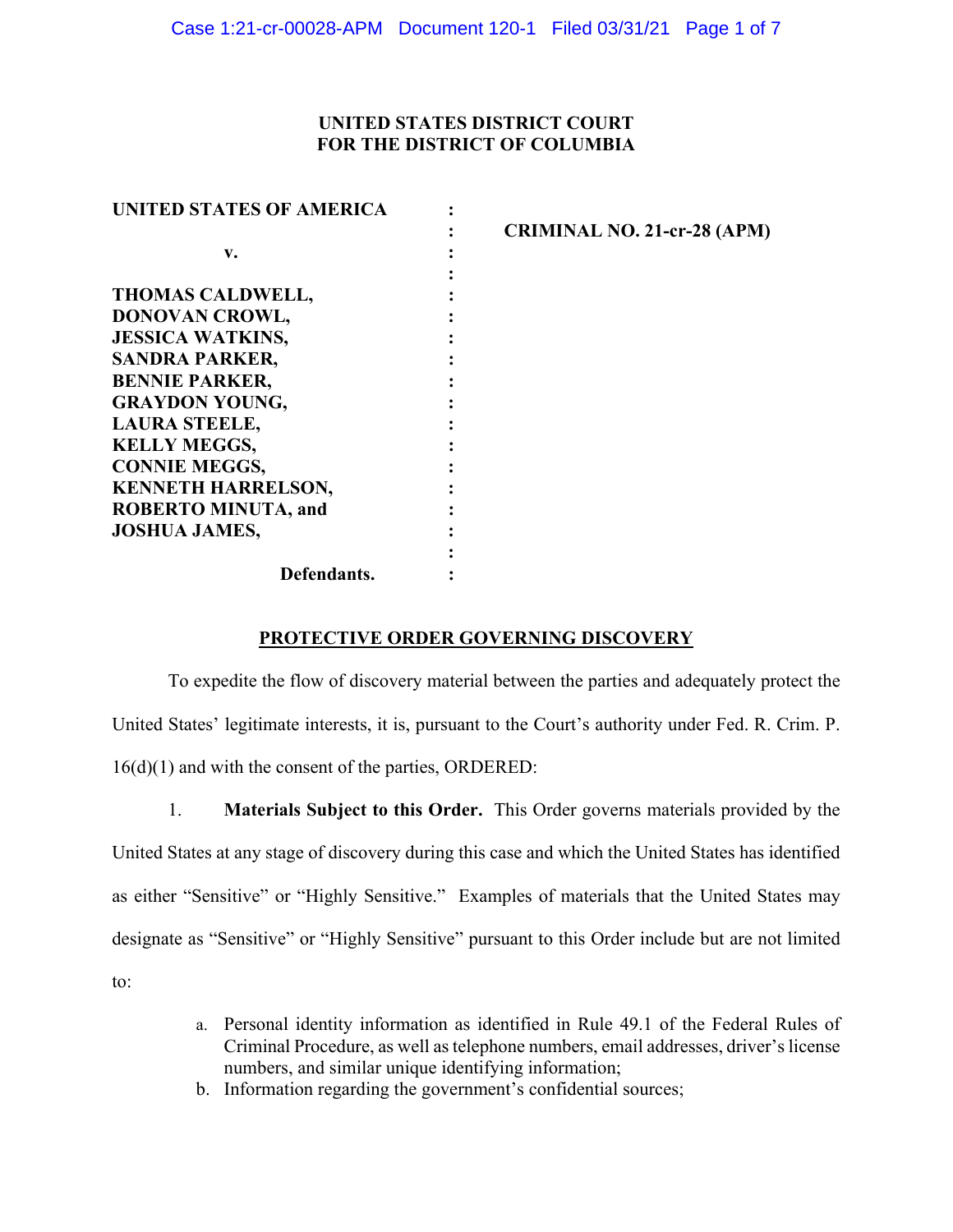- c. Information that may jeopardize witness security;
- d. Contact information for, photographs of, and private conversations with individuals that do not appear to be related to the criminal conduct in this case;
- e. Medical or mental health records;
- f. Sources and methods law-enforcement officials have used, and will continue to use, to investigate other criminal conduct related to the publicly filed charges;
- g. Surveillance camera footage from the U.S. Capitol Police's extensive system of cameras on U.S. Capitol grounds; $<sup>1</sup>$ </sup>
- h. Repair estimates from the Architect of the Capitol;
- i. Materials designated as "security information" pursuant 2 U.S.C. §1979; and
- j. Tax returns or tax information.

This Order will not be used to designate materials as Sensitive or Highly Sensitive unless such designation is necessary for one of the reasons stated in this paragraph or for a similar reason not anticipated by this Order. The government agrees to make every effort to provide discovery in a manner that will allow for most discovery to be produced without such designations.

# 2. **Defendant.** Any reference to "Defendant" herein refers individually to each

defendant identified in the caption above.

3. **Legal Defense Team.** The "legal defense team" includes defense counsel (defined

as counsel of record in this case, including any post-conviction or appellate counsel) and any attorneys, investigators, paralegals, support staff, and expert witnesses who are advising or assisting defense counsel in connection with this case.

# 4. **Rules for the Handling of Sensitive and Highly Sensitive Materials.**

a. **Limitations on Use.** Defendant and the legal defense team may use Sensitive and Highly Sensitive discovery materials solely in connection with the defense of this case and any other case connected to the events at the United States Capitol on January 6, 2021, including any post-conviction or appellate litigation, and for no other purpose, and in connection with no other proceeding, without further order of this Court.

<sup>&</sup>lt;sup>1</sup> To be clear, this does not include footage from body worn cameras from other police departments that responded on January 6, 2021, the vast amount of which the United States will *not* designate as Sensitive or Highly Sensitive. (Body worn camera footage will be marked Sensitive or Highly Sensitive only if it contains material described in paragraph one above or for a similar reason not anticipated by this Order.)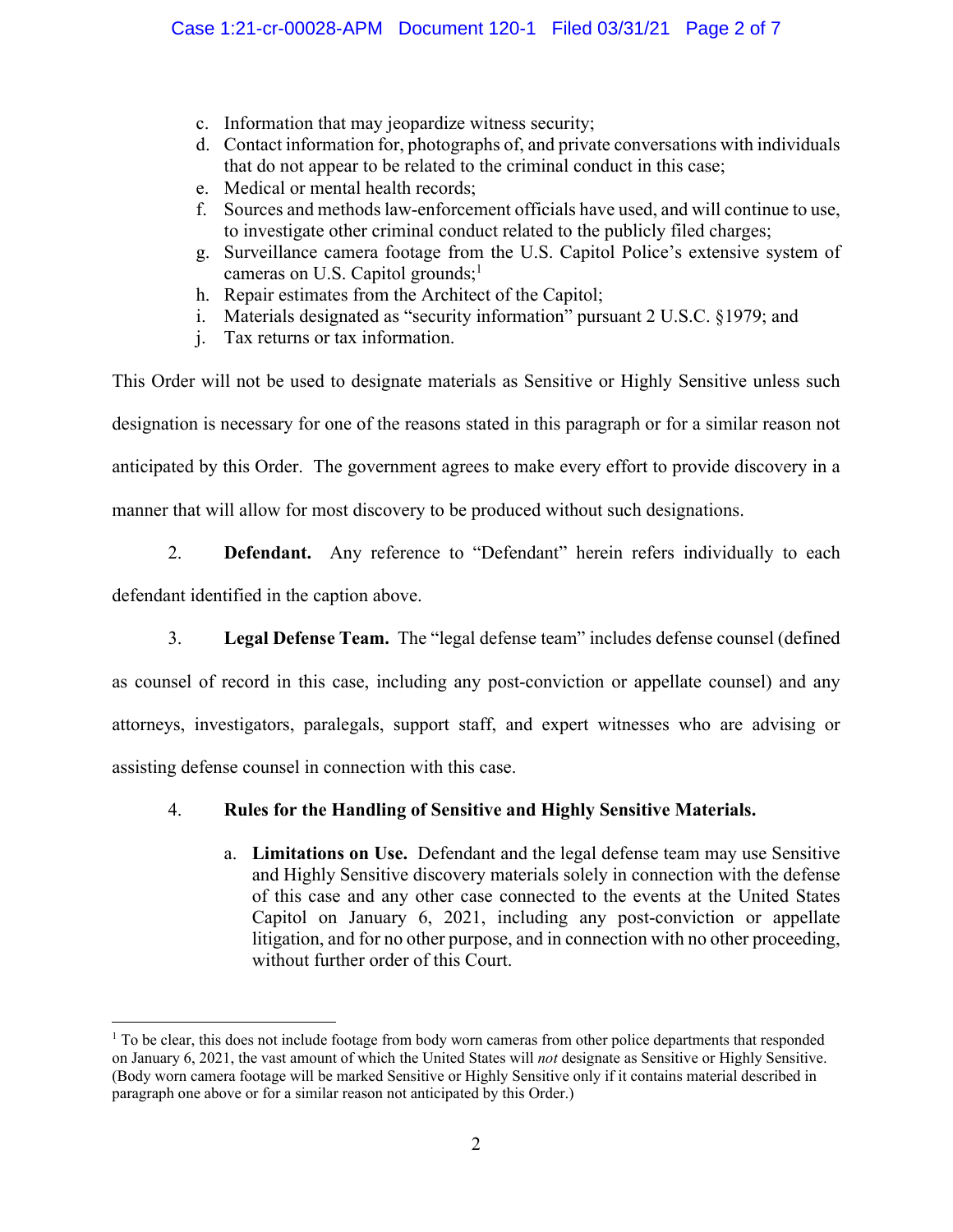- b. **Limitations on Dissemination.** No Sensitive or Highly Sensitive materials, or the information contained therein, may be disclosed to any persons other than Defendant, the legal defense team, or the person to whom the Sensitive or Highly Sensitive information solely and directly pertains or his/her counsel, without agreement of the United States or prior authorization from the Court.
- c. **Limitations on Reproduction.** Defendant, the legal defense team, and authorized persons shall not copy or reproduce the Sensitive or Highly Sensitive materials except in order to provide copies of the materials for use in connection with this case by Defendant, the legal defense team, the person to whom the Sensitive or Highly Sensitive information solely and directly pertains or his/her counsel, and other persons to whom the Court may authorize disclosure (collectively, "authorized persons").

If defense counsel provides Defendant access to Sensitive or Highly Sensitive materials, defense counsel must advise Defendant that Defendant may not record any personal identity information as identified in Rule 49.1 of the Federal Rules of Criminal Procedure or any telephone numbers, email addresses, driver's license numbers, and similar unique identifying information. By signing the attached affirmation, Defendant agrees not to do so.

Copies and reproductions, and any notes or records made in relation to the contents of the Sensitive and Highly Sensitive materials, are to be treated in the same manner as the original materials.

- d. **Court Filings.** Absent prior agreement by the parties or permission from the Court, no party shall disclose materials designated as Sensitive or Highly Sensitive in any public filing with the Court. Such materials shall be submitted under seal. The Clerk shall accept for filing under seal any filings so marked by the parties pursuant to this Order.
- e. **Court Hearings.** The restrictions in this Order shall not limit either party in the use of the materials in judicial proceedings in this case. The procedures for use of designated Sensitive and Highly Sensitive materials during any hearing or the trial of this matter shall be determined by the parties and the Court in advance of the hearing or trial. No party shall disclose materials designated Sensitive or Highly Sensitive in open court without agreement by the parties that such materials may be disclosed in open court or prior consideration by the Court.

# 5. **Additional Rules for Handling of Sensitive Materials.** The following additional

terms apply to Sensitive materials: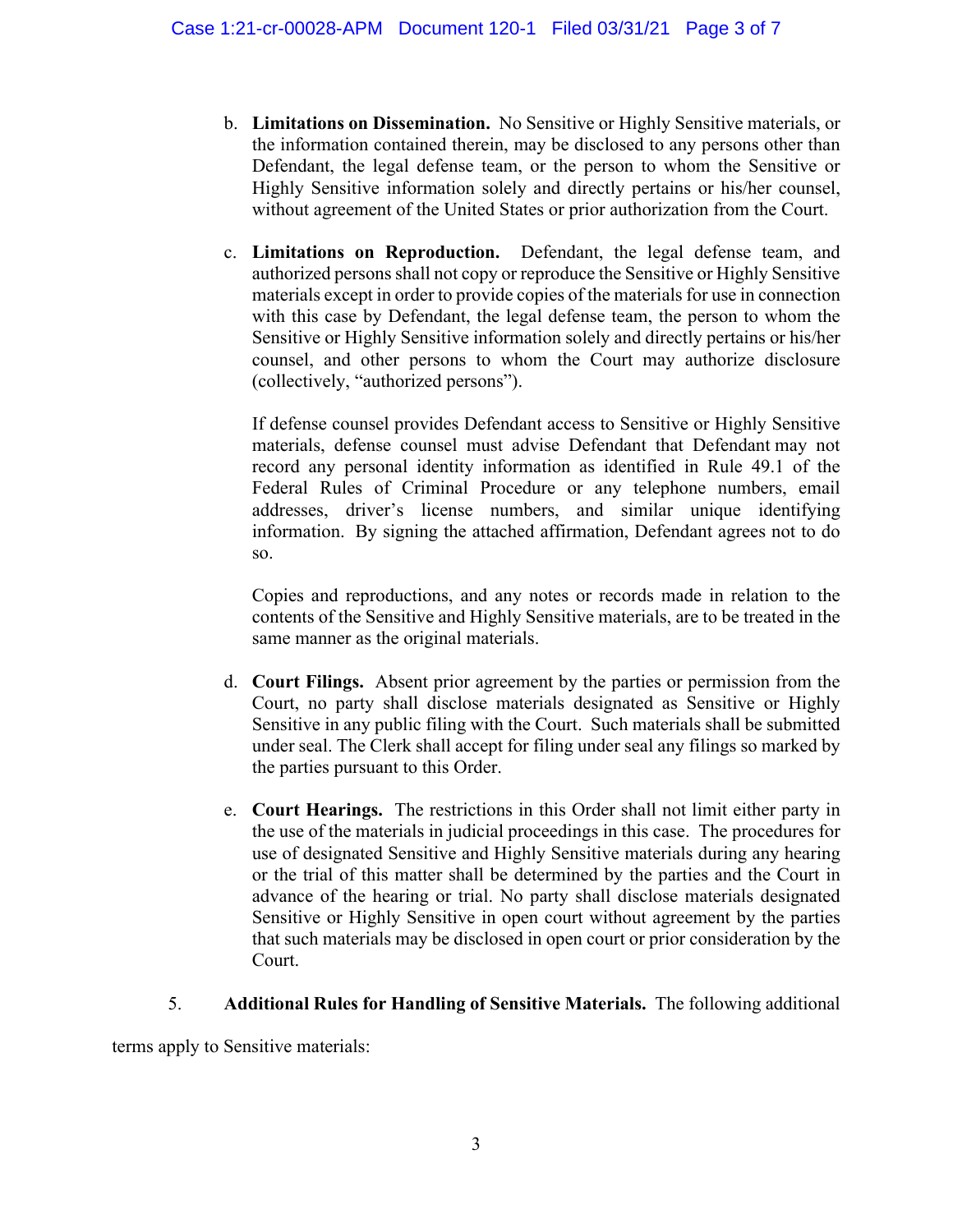a. **Storage.** Sensitive materials must be maintained in the custody and control of Defendant, the legal defense team, and authorized persons. This restriction shall not apply to the person to whom the Sensitive information solely and directly pertains or his/her attorney.

# 6. **Additional Rules for Handling of Highly Sensitive Materials.** The following

additional rules apply to Highly Sensitive materials:

- a. **Additional Limitations on Dissemination.** Defense counsel may not provide a copy of Highly Sensitive materials to Defendant or permit Defendant to view such materials unsupervised by defense counsel or an attorney, investigator, paralegal, or support staff person employed by defense counsel. The parties agree that defense counsel or an attorney, investigator, paralegal, or support staff person employed by defense counsel, may supervise Defendant by allowing access to Highly Sensitive materials through a cloud-based delivery system that permits Defendant to view the materials but does not permit Defendant the ability to download; provided that, prior to doing so, defense counsel first provides notice to the United States and allow the United States to file an objection with the Court if no agreement is reached.
- b. **Additional Limitations on Reproduction.** Counsel agrees that prior to showing materials to Defendant designated as Highly Sensitive, counsel or an attorney, investigator, paralegal, or support staff person employed by defense counsel will read Defendant the relevant parts of this Order, and remind Defendant of the consequences of violating the Order. If Defendant takes notes regarding Highly Sensitive materials, counsel or an attorney, investigator, paralegal, or support staff person employed by defense counsel must take reasonable steps to determine whether Defendant has copied any personal identity information as identified in Rule 49.1 of the Federal Rules of Criminal Procedure or any telephone numbers, email addresses, driver's license numbers, and similar unique identifying information.
- c. **Storage.** Highly Sensitive materials must be maintained in the custody and control of the legal defense team and authorized persons. This restriction shall not apply to the person to whom the Highly Sensitive information solely and directly pertains or his/her attorney.
- 7. **Viewing by Incarcerated Defendants.** If Defendant is in the custody of the United

States Marshals Service, defense counsel is authorized to provide a copy of discovery materials to the appropriate point of contact so that the defendant can view the discovery materials, subject to the terms of this Order.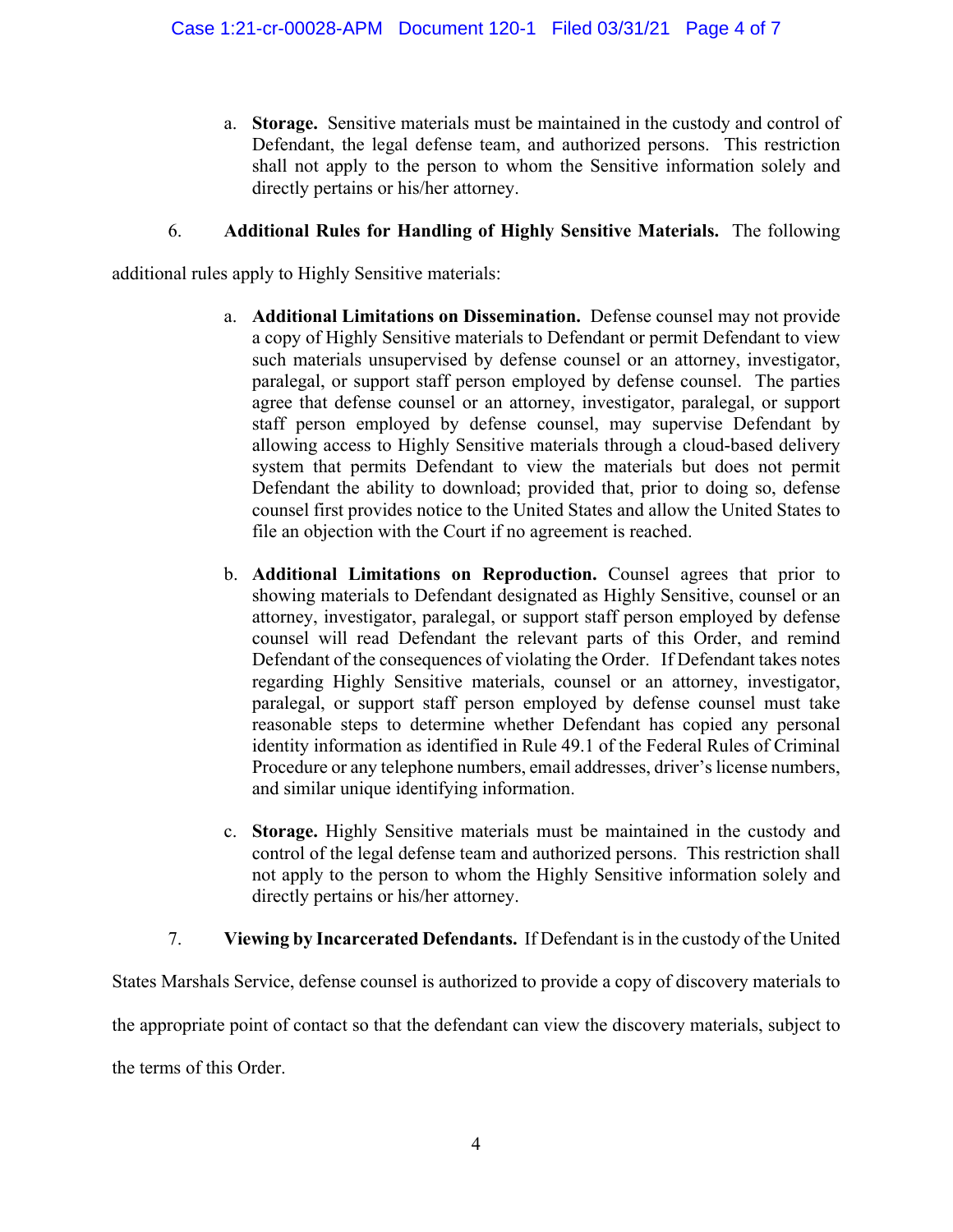#### Case 1:21-cr-00028-APM Document 120-1 Filed 03/31/21 Page 5 of 7

8. **Disputes.** The parties shall make a good faith effort to resolve any dispute about a sensitivity designation before requesting the Court's intervention. The United States may agree to remove or reduce a sensitivity designation without further order of this Court. Whenever the redaction of specified information will resolve the basis for which a sensitivity designation was applied, the United States will agree to redaction, and such redaction will render the materials no longer subject to this Order. Any agreement to reduce or remove a sensitivity designation or to redact specific information shall be memorialized in writing.

9. **Modification Permitted.** Nothing in this Order shall prevent any party from

seeking modification of this Order nor prevent the defense from contesting a sensitivity designation. The parties agree that the burden of demonstrating the need for a protective order remains with the government at all times.

10. **Failure not Waiver.** The failure by the United States to designate any materials as Sensitive or Highly Sensitive upon disclosure shall not constitute a waiver of the United States' ability to later designate the materials as Sensitive or Highly Sensitive but the government must separately identify and memorialize the changed status of those materials in writing.

11. **Automatic Exclusions from this Order.** This Order does not apply to materials that:

- a. Are, or later become, part of the public court record, including materials that have been received in evidence in this or other public trials or hearings;
- b. Were derived directly from Defendant or that pertain solely to Defendant. Examples of such materials include Defendant's own financial records, telephone records, digital device downloads, social media records, electronic communications, arrest records, and statements to law enforcement;<sup>2</sup> and

 $2$  Discoverable materials that were derived directly from Defendant or that pertain solely to Defendant are exempt from this Order regardless of whether the United States has designated any such materials as "Sensitive" or "Highly Sensitive" because the same materials are being provided or made available to co-defendants or other persons charged in connection with the events at the United States Capitol on January 6, 2021.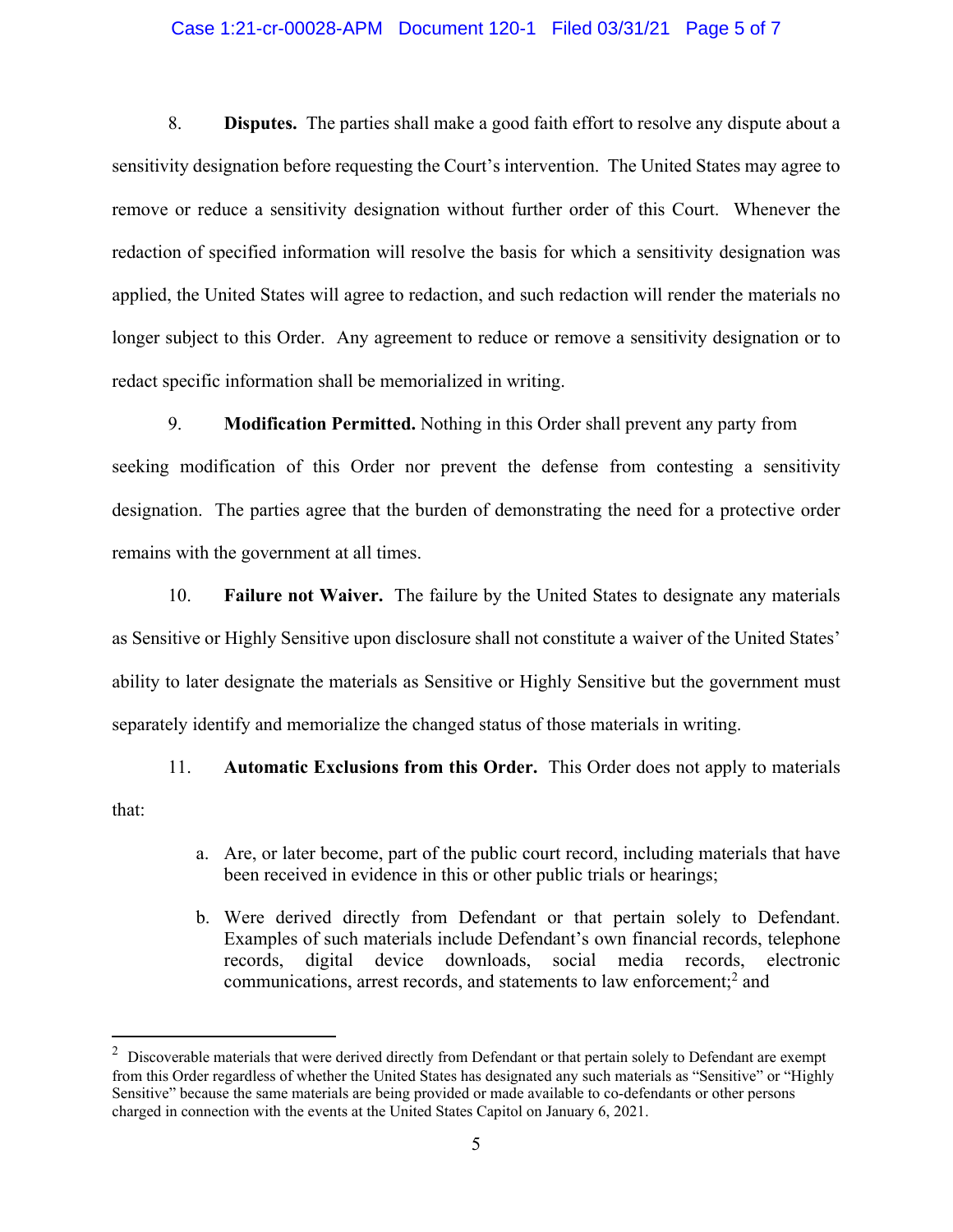c. Materials that the defense obtains by means other than discovery.

12. **Government's Discovery Obligations.** Nothing in this Order modifies the United States' obligations at any stage of discovery in this case pursuant to Federal Rules of Criminal Procedure 16 and 26.2, Local Criminal Rule 5.1, 18 U.S.C. § 3500 (the Jencks Act), and the government's general obligation to produce exculpatory and impeachment information in criminal cases.

13. **Defense Counsel's Obligations.** Defense counsel must provide a copy of this Order to, and review the terms of this Order with, members of the legal defense team, Defendant, and any other person, before providing them access to Sensitive or Highly Sensitive materials. Defense counsel must obtain a fully executed copy of Attachment A before providing Defendant access to Sensitive or Highly Sensitive materials, and must file a copy with the Court within one week of execution.

14. **No Ruling on Discoverability or Admissibility**. This Order does not constitute a ruling on the question of whether any particular material is properly discoverable or admissible and does not constitute any ruling on any potential objection to the discoverability or admissibility of any material.

15. **Duration.** The terms of this Order shall remain in effect after the conclusion of this case and the parties shall be bound by it unless otherwise ordered by the Court.

**SO ORDERED** this day of , 2021.

THE HONORABLE AMIT P. MEHTA United States District Judge